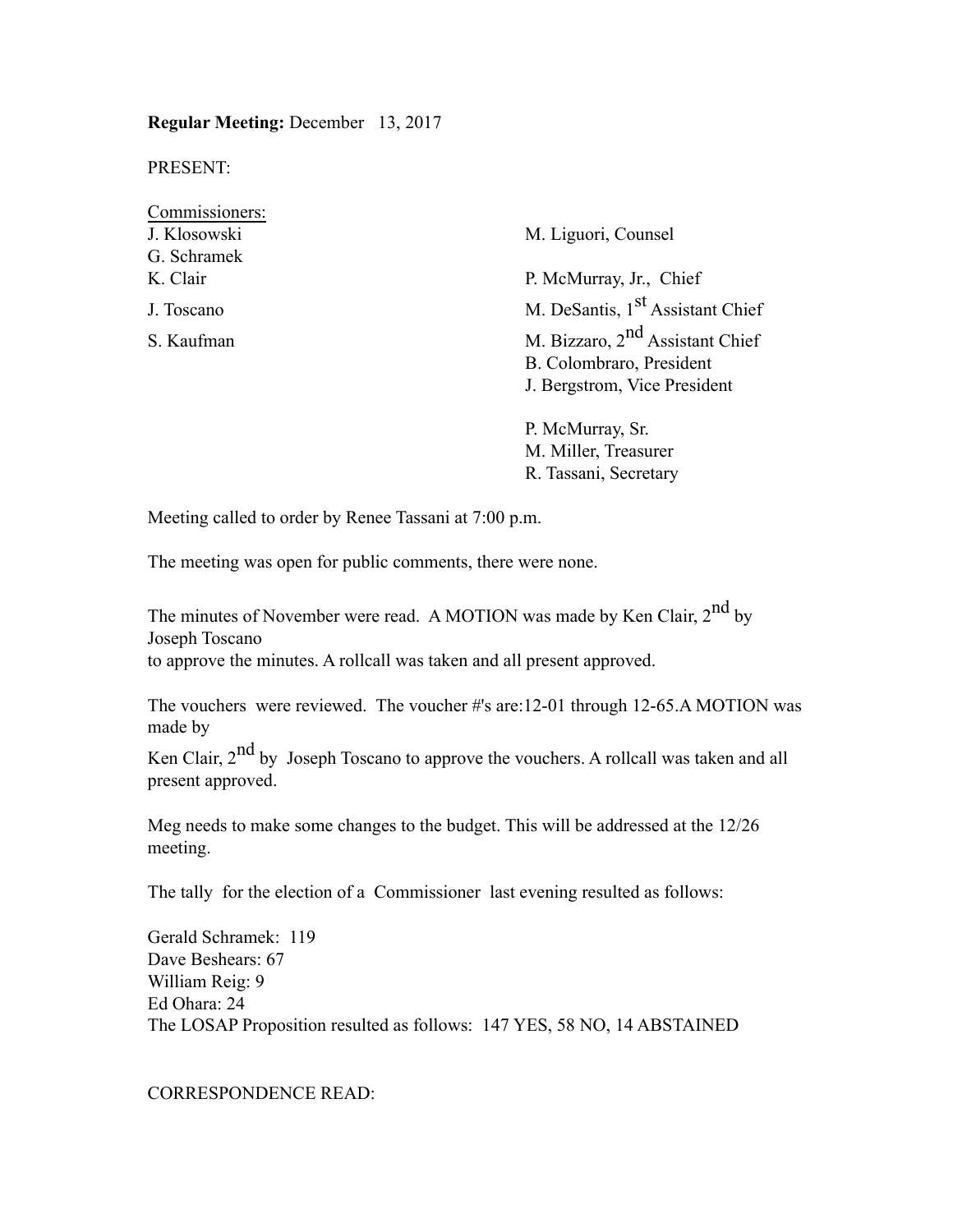No correspondence to be addressed at this time.

The maintenance work order was reviewed.

### COMPUTER/COMMUNICATIONS/RADIOS

Ken Clair reported that the radios for 11-5-1 and 11-4-2 and 11-3-1 are being shipped.

## **FACILITIES**

The roof at the main house leaks.

### FIRE AND EMS EQUIPMENT

A request was made to purchase a Pack Tracker program in the amount of \$1000. A

MOTION was made by John Klosowski,  $2<sup>nd</sup>$  by Ken Clair to approve this expenditure. A roll call was taken and all present approved.

A hose came in for 11-4-2. Thermal imaging cameras are in. Air packs are in.

A request was made to purchase 5 45 minute bottles costing \$1000 each. A MOTION was made by John Klosowski,  $2<sup>nd</sup>$  by Joe Toscano to approve this expenditure. A roll call was taken and all present approved.

Gerry Schramek asked for status of the thumpers. This will be further discussed at the 12/26 meeting.

## FIRE ROADS

Steve Kauffman will be working on Fire Roads with 845 to install road signs

### FIRE PREVENTION

No new business.

### GRANTS/AWARDS

No new business.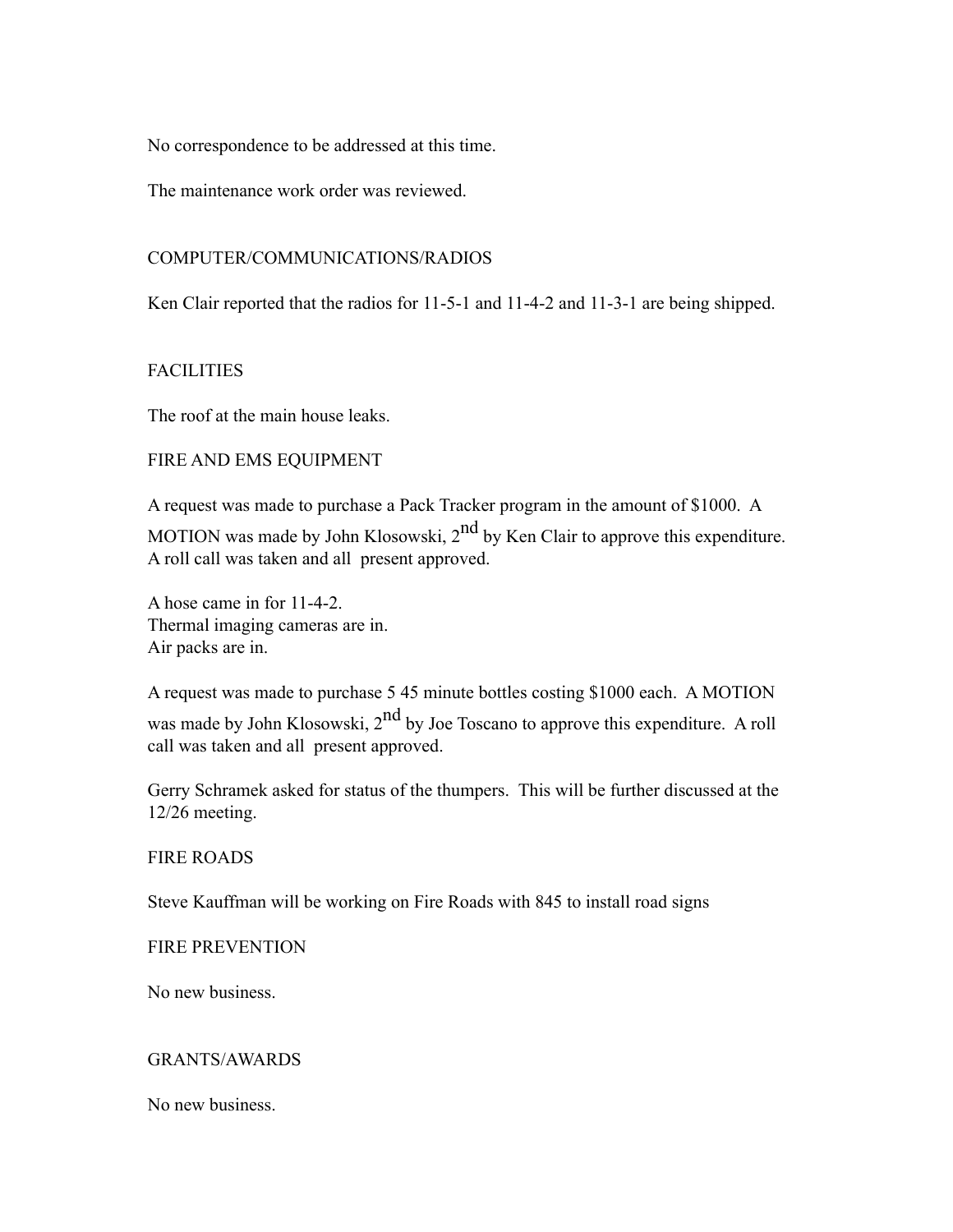## INSURANCE CLAIMS/VFBL

Scott Harkins of VFIS will meet with John Klosowski and 2 other Commissioners on December 27 at  $9.00$  a.m. at the main house.

A MOTION to extend the suspension from driving from 10 todays to extend to 30 days is on hold until the meeting with VFIS on December 27.

# LEGAL CONTACT/REPORTS

## LOSAP

Badge #610 called Joe Toscano regarding his LOSAP status.

### EQUIPMENT/FABRICATION

Tubular step will be installed on 11-3-1, cost: \$661.

CT Custom Training, Paul DeBartolomeo presented a TL9 Rescue tool, able to lift a vehicle 22-24"

.Ken. Clair would like to purchase at a price of \$786 each plus freight of \$15, total cost: \$1587. A

MOTION was made by Ken Clair to approve this expenditure,  $2^{nd}$  by Gerry Schramek, a roll call was taken and all present approved.

OSHA MANDATES

No new business.

| Vehicle | <b>Beginning Mileage</b> | <b>Ending Mileage</b> | Work Performed |  |  |
|---------|--------------------------|-----------------------|----------------|--|--|
| 11 1 1  | 12288                    | 13538                 |                |  |  |
| 11 1 2  | 13562                    | 13742                 |                |  |  |
| 11 1 3  | 43346                    | 44346                 |                |  |  |
|         |                          |                       |                |  |  |

## VEHICLE MAINTENANCE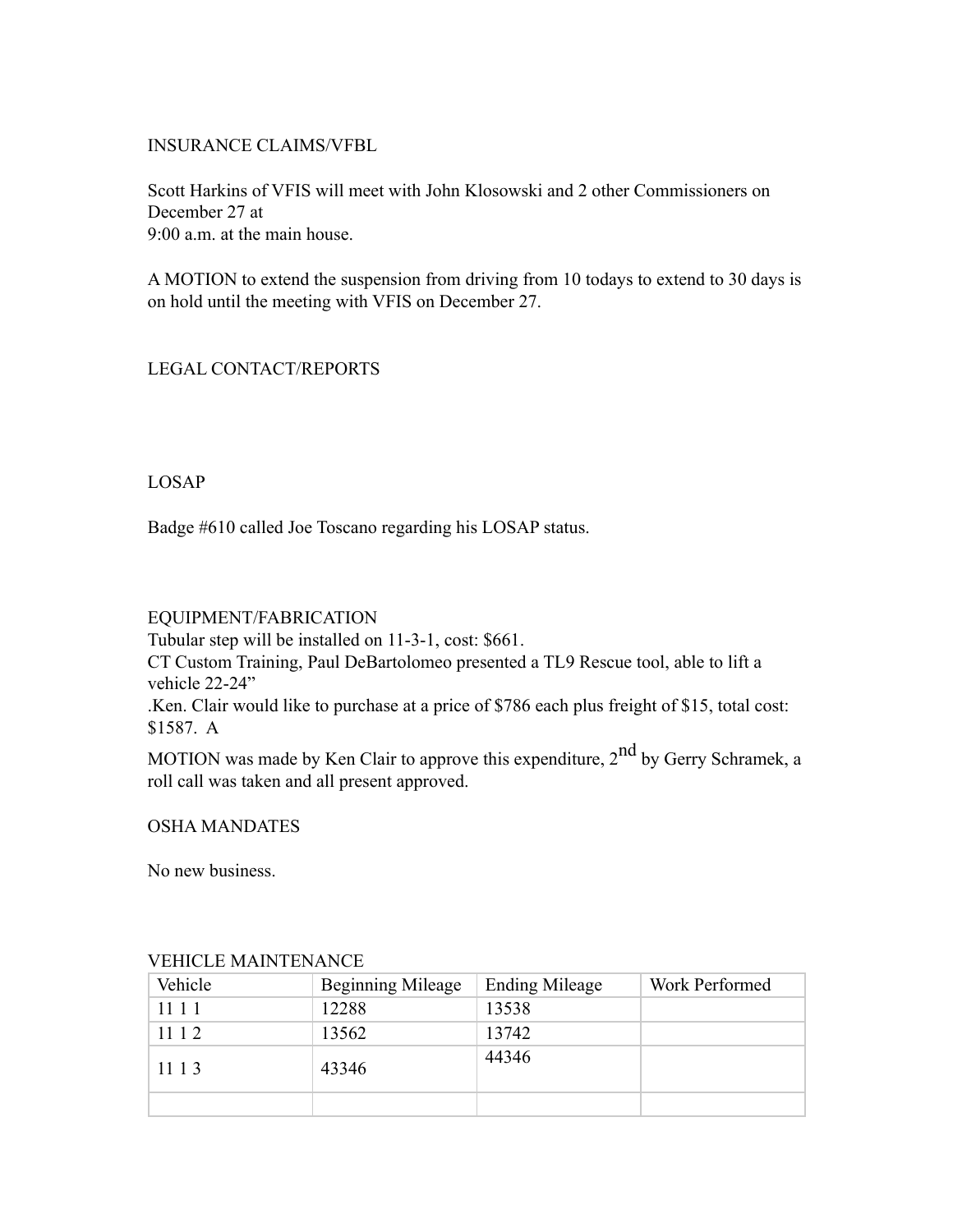### RECRUITMENT AND RETENTION

No new business.

CHIEF'S REPORT

11-7-1 needs tires and front end alignment.

EMS

Chief requested \$50000 to obtain EMS coverage for an additional 2 days a week. Conversation ensued.

#### TRAINING & TRAVEL

No new business.

### FUTURE CAPITAL PROJECTS

Everything is on hold per Gerry Schramek.

NEW APPARATUS

At 9:10 p.m. a MOTION was made by John Klosowski to go into Executive Session for a personnel matter, 2<sup>nd</sup> by Steve Kauffman. All presented agreed.

Executive Session ended at 9:38 p.m. 11-1-1 Chief tendered this time as Fire Chief.

A MOTION was made by Gerry Schramek to go into an agreement with Putnam County Fire Training, Joe Toscano  $2<sup>nd</sup>$  this motion. A roll call was, it was approved by John Klosowski, Joe Toscano, Gerry Schramek and Steve Kauffman. Ken Clair abstained